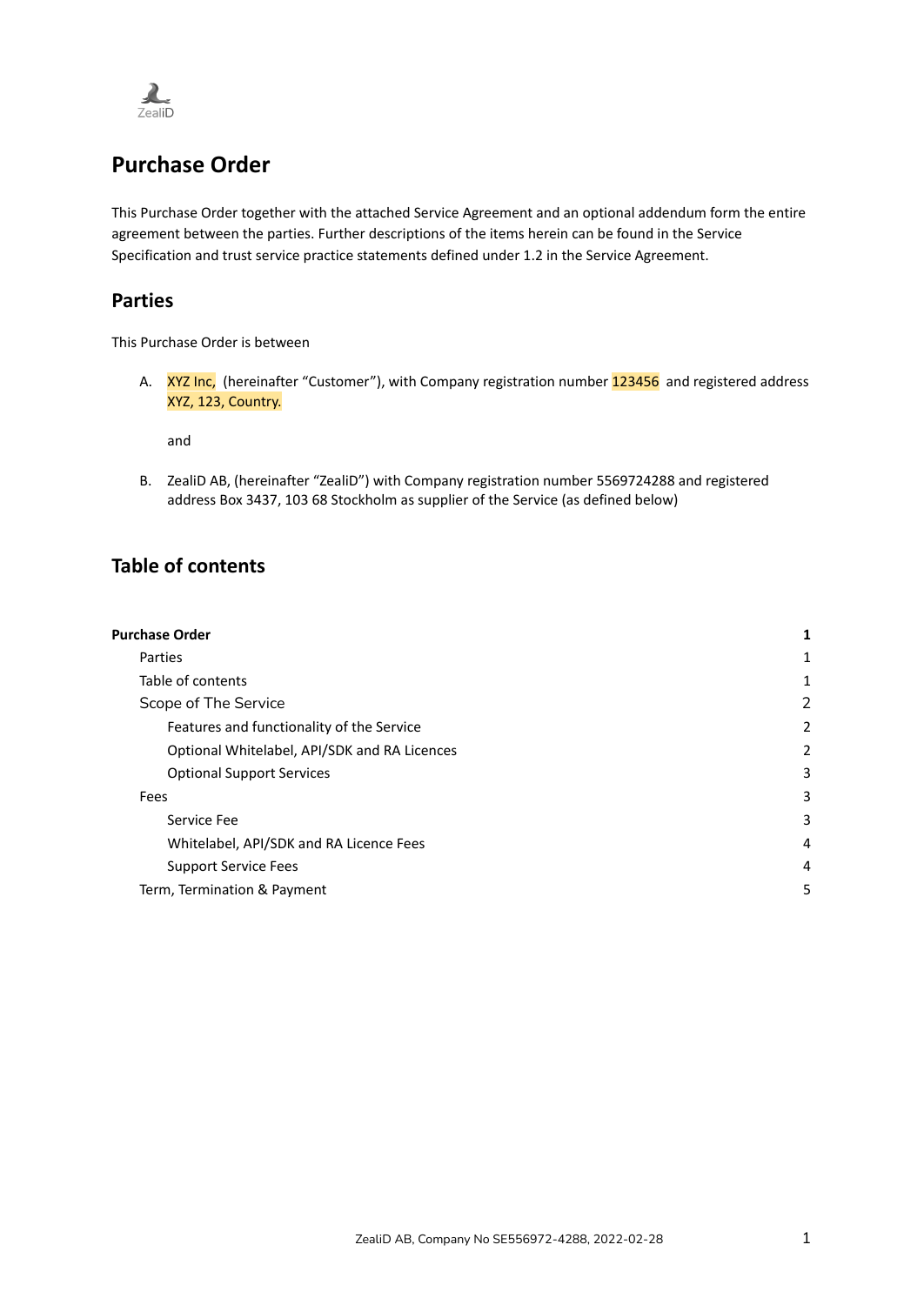

# <span id="page-1-0"></span>**1.1. Scope of The Service**

# <span id="page-1-1"></span>*1.1.1. Features and functionality of the Service*

| <b>Feature</b>              | <b>Ordered</b> |              | <b>Description</b>                                                                                                                                                                                                                                                    |
|-----------------------------|----------------|--------------|-----------------------------------------------------------------------------------------------------------------------------------------------------------------------------------------------------------------------------------------------------------------------|
| <b>Qualified eSignature</b> | $\Box$ YES     | $\square$ NO | ZealiD eIDAS qualified electronic signature<br>applied to supported document formats.                                                                                                                                                                                 |
| <b>Advanced eSignature</b>  | $\Box$ YES     | $\square$ NO | ZealiD eIDAS advanced electronic signature<br>(based on a qualified certificate) applied to<br>supported document formats.                                                                                                                                            |
| <b>Identification</b>       | $\Box$ YES     | $\square$ NO | ZealiD remote identification is performed to<br>provide qualified certificates to end users. An<br>identification fee is charged if the registration<br>takes place at the time of esigning. There is<br>no charge if the user is a subscriber already<br>registered. |
| <b>Extended ID-Data</b>     | $\Box$ YES     | $\square$ NO | A ZealiD dataset supplied to support<br>customer remote identification and KYC due<br>diligence. Includes end user identification<br>data e.g. ID document picture, as specified in<br>the Service specification. Requires direct<br>integration.                     |
| Authentication              | $\nabla$ YES   |              | A necessary option for users to authenticate<br>as part of a signing process or standalone.                                                                                                                                                                           |
| <b>Partner Integration</b>  | $\Box$ YES     | $\square$ NO | Activation of ZealiD plug'n play integration<br>with all ZealiD platform partners like Docusign<br>and AdobeSign.                                                                                                                                                     |
| <b>Direct Integration</b>   | $\Box$ YFS     | $\square$ NO | Direct integration to ZealiD APIs to access the<br>Service.                                                                                                                                                                                                           |
| <b>Software Upgrade</b>     | Included       |              | All upgrades of any and all ZealiD software.                                                                                                                                                                                                                          |

## <span id="page-1-2"></span>*1.1.2. Optional Whitelabel, API/SDK and RA Licences*

| <b>White label App Licence</b> | $\square$ YES | $\square$ NO | A version of the ZealiD app that contains a<br>bespoke branding according to the<br>Customer's brand profile. |
|--------------------------------|---------------|--------------|---------------------------------------------------------------------------------------------------------------|
| <b>App API or SDK Licence</b>  | $\square$ YES | $\square$ NO | A version of the ZealiD app that can be<br>consumed inside a Customer smartphone app<br>(iOS or Android).     |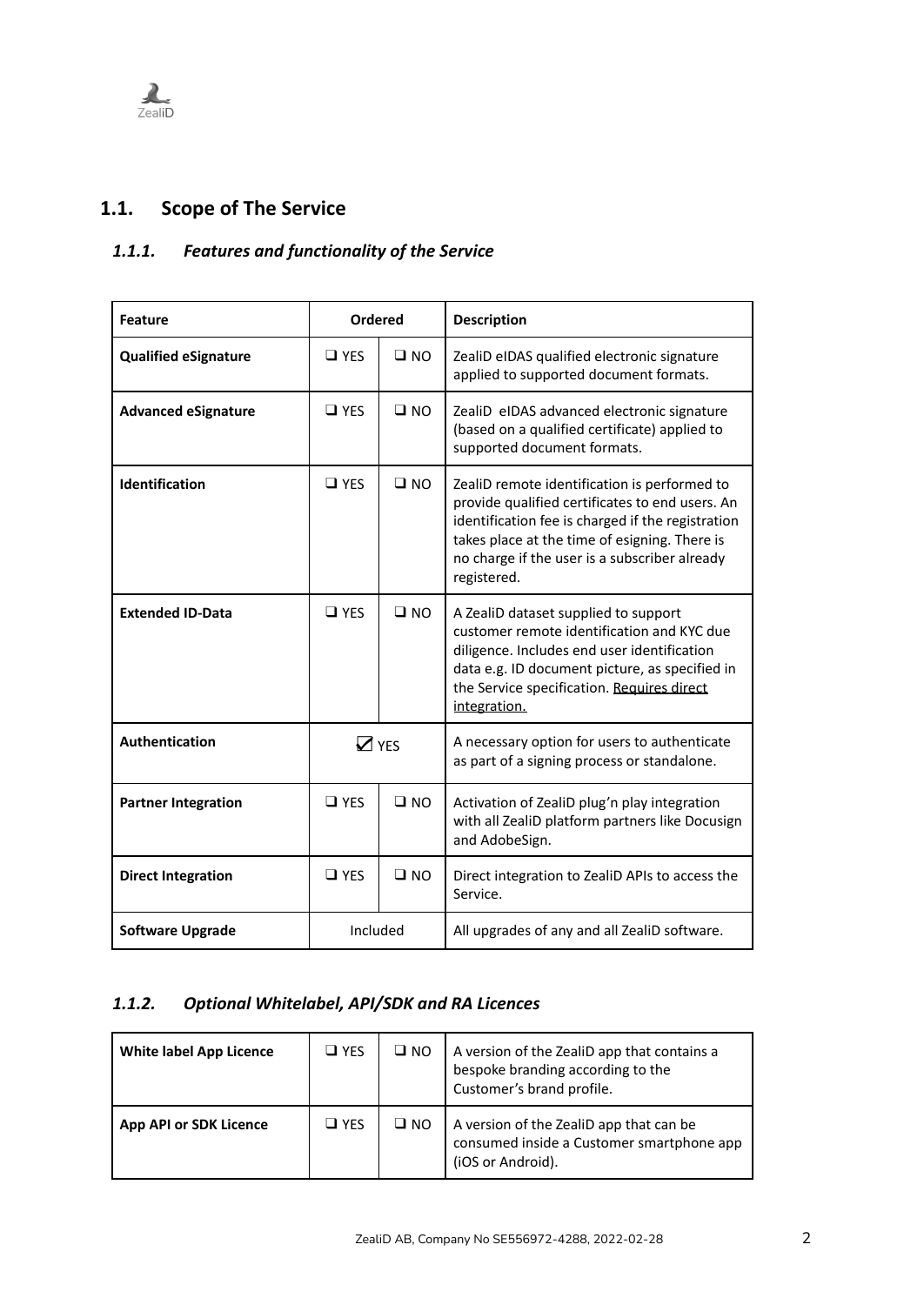

| Registration Authority<br>Licence | $\Box$ YFS | $\Box$ NO   A ZealiD service allows a Customer to perform<br>Registration Authority activities based on the<br>  ZealiD RA delegation policy addendum. |
|-----------------------------------|------------|--------------------------------------------------------------------------------------------------------------------------------------------------------|
|                                   |            |                                                                                                                                                        |

#### <span id="page-2-0"></span>*1.1.3. Optional Support Services*

| <b>Managed Implementation</b>                     | $\square$ 3M  | $\square$ 6M | ZealiD specialists performs customer flow<br>evaluation, monthly analysis and reporting<br>and follow up for owners to maximise roll-out<br>success. |
|---------------------------------------------------|---------------|--------------|------------------------------------------------------------------------------------------------------------------------------------------------------|
| <b>Creative production (White</b><br>label/ SDK)  | $\square$ YES | $\square$ NO | ZealiD and ZealiD subcontractor creative<br>resources producing necessary creative<br>updates to accommodate Customer branding                       |
| <b>End User Support</b>                           | $\square$ YES | $\square$ NO | ZealiD dedicated end user support under<br>Customer name and brand.                                                                                  |
| <b>Customer Support Training</b>                  | $\square$ YES | $\square$ NO | ZealiD specialists train Customer's 1st and 2nd<br>line Support Staff.                                                                               |
| <b>Customer Sales Training</b>                    | $\Box$ YFS    | $\square$ NO | ZealiD specialists train Customer's product,<br>sales and marketing staff on use cases,<br>functionality and features.                               |
| <b>Feature or software</b><br>bespoke development | $\square$ YES | $\Box$ NO    | Agreed additional features or functionality,<br>agreed by both parties in written from time to<br>time.                                              |

### <span id="page-2-1"></span>**1.2. Fees**

All amounts ex VAT in euro. Fees are adjusted on the first day of each calendar year with the Euribor 12 month interbank lending rate + 1.0% (minimum adjustment is 0%).

#### <span id="page-2-2"></span>*1.2.1. Service Fee*

| <b>Feature</b>                     | Fee (euro) | <b>Invoiced</b>       | <b>Description</b>                                                                                       |
|------------------------------------|------------|-----------------------|----------------------------------------------------------------------------------------------------------|
| <b>Minimum Transaction</b><br>Fee  | €TBD       | Monthly in<br>advance | ZealiD minimum engagement fee                                                                            |
| <b>Qualified eSignature</b><br>Fee | €TBD       | Monthly in<br>arrears | ZealiD eIDAS qualified electronic<br>signature applied to supported<br>document formats.                 |
| <b>Advanced eSignature</b><br>Fee  | €TBD       | Monthly in<br>arrears | ZealiD eIDAS advanced electronic<br>signature (based on a qualified<br>certificate) applied to supported |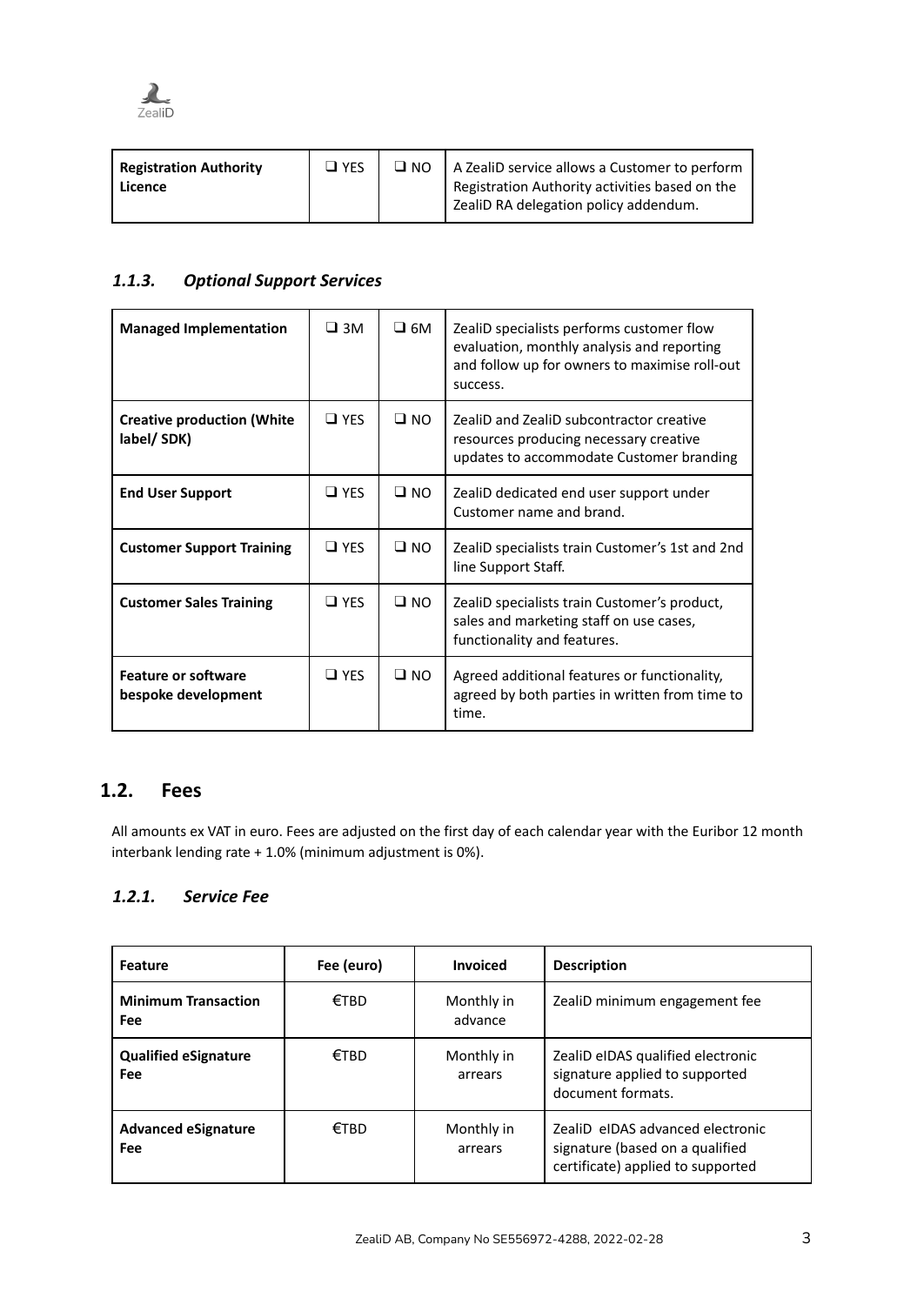

|                                |         |                        | document formats.                                                                                                                                                                                                                                    |
|--------------------------------|---------|------------------------|------------------------------------------------------------------------------------------------------------------------------------------------------------------------------------------------------------------------------------------------------|
| <b>Identification Fee</b>      | $E$ TRD | Monthly in<br>arrears  | ZealiD remote identification is<br>performed to provide qualified<br>certificates to end users.                                                                                                                                                      |
| <b>Extended ID-Data Fee</b>    | €TRD    | Monthly in<br>arrears  | A ZealiD dataset supplied to support<br>customer remote identification and KYC<br>due diligence. Includes end user<br>identification data e.g. ID document<br>picture, as specified in the Service<br>specification. Replaces Identification<br>Fee. |
| <b>Authentication fee</b>      | €TRD    | Monthly in<br>arrears  | Authentication fee charged when not<br>part of esignature - stand alone sign-in<br>based on qualified certificate.                                                                                                                                   |
| <b>Partner Integration fee</b> | €TRD    | Per year in<br>advance | Activation of ZealiD plug'n play<br>integration with all ZealiD platform<br>partners like Docusign and AdobeSign.                                                                                                                                    |
| <b>Direct Integration</b>      | €TBD    | Per year in<br>advance | Direct integration to ZealiD APIs to<br>access the Service.                                                                                                                                                                                          |

# <span id="page-3-0"></span>*1.2.2. Whitelabel, API/SDK and RA Licence Fees*

| White label App Licence                         | €TBD | Yearly in advance | A version of the ZealiD app that<br>contains a bespoke branding according<br>to the Customer's brand profile. |
|-------------------------------------------------|------|-------------------|---------------------------------------------------------------------------------------------------------------|
| <b>API or SDK Licence</b>                       | €TBD | Yearly in advance | A version of the ZealiD app that can be<br>consumed inside a Customer<br>smartphone app (iOS or Android).     |
| <b>Registration Authority</b><br><b>Service</b> | €TBD | Yearly in advance | Direct integration to ZealiD APIs to<br>access the Service.                                                   |

## <span id="page-3-1"></span>*1.2.3. Support Service Fees*

| Managed<br>Implementation                       | €TBD/ month              | In advance for the<br>full<br>implementation<br>period (3 or 6<br>months) | ZealiD specialists performs customer<br>flow evaluation, monthly analysis and<br>reporting and follow up for owners to<br>maximise roll-out success. |
|-------------------------------------------------|--------------------------|---------------------------------------------------------------------------|------------------------------------------------------------------------------------------------------------------------------------------------------|
| <b>Creative production</b><br>(White label/SDK) | €180/hour<br>(+expenses) | 50% of estimation<br>on order,<br>remainder on                            | ZealiD and ZealiD subcontractor<br>creative resources producing necessary<br>creative updates to accommodate                                         |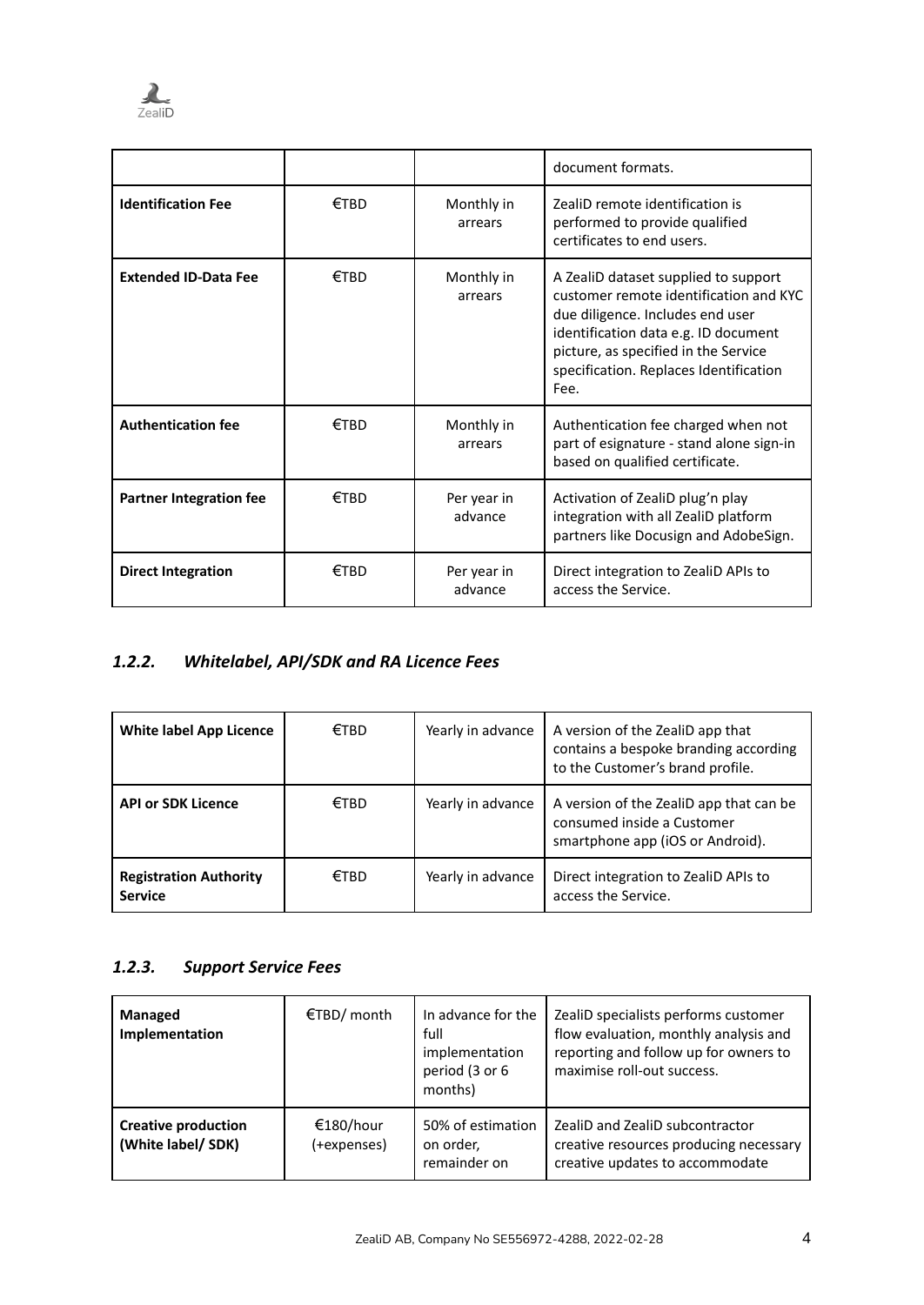

|                                                   |                           | customer<br>acceptance.                                                   | Customer branding                                                                                                      |
|---------------------------------------------------|---------------------------|---------------------------------------------------------------------------|------------------------------------------------------------------------------------------------------------------------|
| <b>End User Support</b>                           | €5000/seat/month          | Quarterly in<br>advance                                                   | ZealiD dedicated end user support<br>under Customer name and brand.                                                    |
| <b>Customer Support</b><br><b>Training</b>        | €120/hour<br>(+expenses)  | Quarterly in<br>advance                                                   | ZealiD specialists train Customer's 1st<br>and 2nd line Support Staff.                                                 |
| <b>Customer Sales Training</b>                    | €150/hour<br>(+expenses)  | Quarterly in<br>advance                                                   | ZealiD specialists train Customer's<br>product, sales and marketing staff on<br>use cases, functionality and features. |
| <b>Feature or software</b><br>bespoke development | €250/ hour<br>(+expenses) | 50% of estimation<br>on order,<br>remainder on<br>customer<br>acceptance. | Agreed additional feature or<br>functionality, agreed by both parties in<br>writing from time to time.                 |

# <span id="page-4-0"></span>**1.3. Term, Termination & Payment**

| <b>Effective Date:</b>           | <b>Signing Date</b>                                                                                                                                                                                                                                                |
|----------------------------------|--------------------------------------------------------------------------------------------------------------------------------------------------------------------------------------------------------------------------------------------------------------------|
| Term:                            | 3 years                                                                                                                                                                                                                                                            |
| <b>Initial Term:</b>             | Initial term is 3 years from the signing date. Unless terminated<br>within the notice period by either party, the Agreement is<br>automatically renewed for a renewal term of 3 years. The initial<br>term together with any renewal term(s) constitutes the Term. |
| <b>Termination Notice Period</b> | During the first 90 days of the initial term, the agreement can be<br>terminated by either party for convenience. Thereafter, the<br>notice period for convenience is a minimum of 90 days prior to<br>the end of the initial term or renewal term.                |
| <b>Payment terms:</b>            | 14 days net (please refer to chapter Fees for when payment is<br>due)                                                                                                                                                                                              |
| <b>Invoicing Currency:</b>       | <b>EUR</b>                                                                                                                                                                                                                                                         |
| <b>ZealiD Bank Account:</b>      | IBAN SE8550000000051238208924, BIC ESSESESS, EUR, Address<br>SEB 10640, Stockholm Sweden.                                                                                                                                                                          |
| <b>Notices</b>                   | Please refer to the Service Agreement attached.                                                                                                                                                                                                                    |